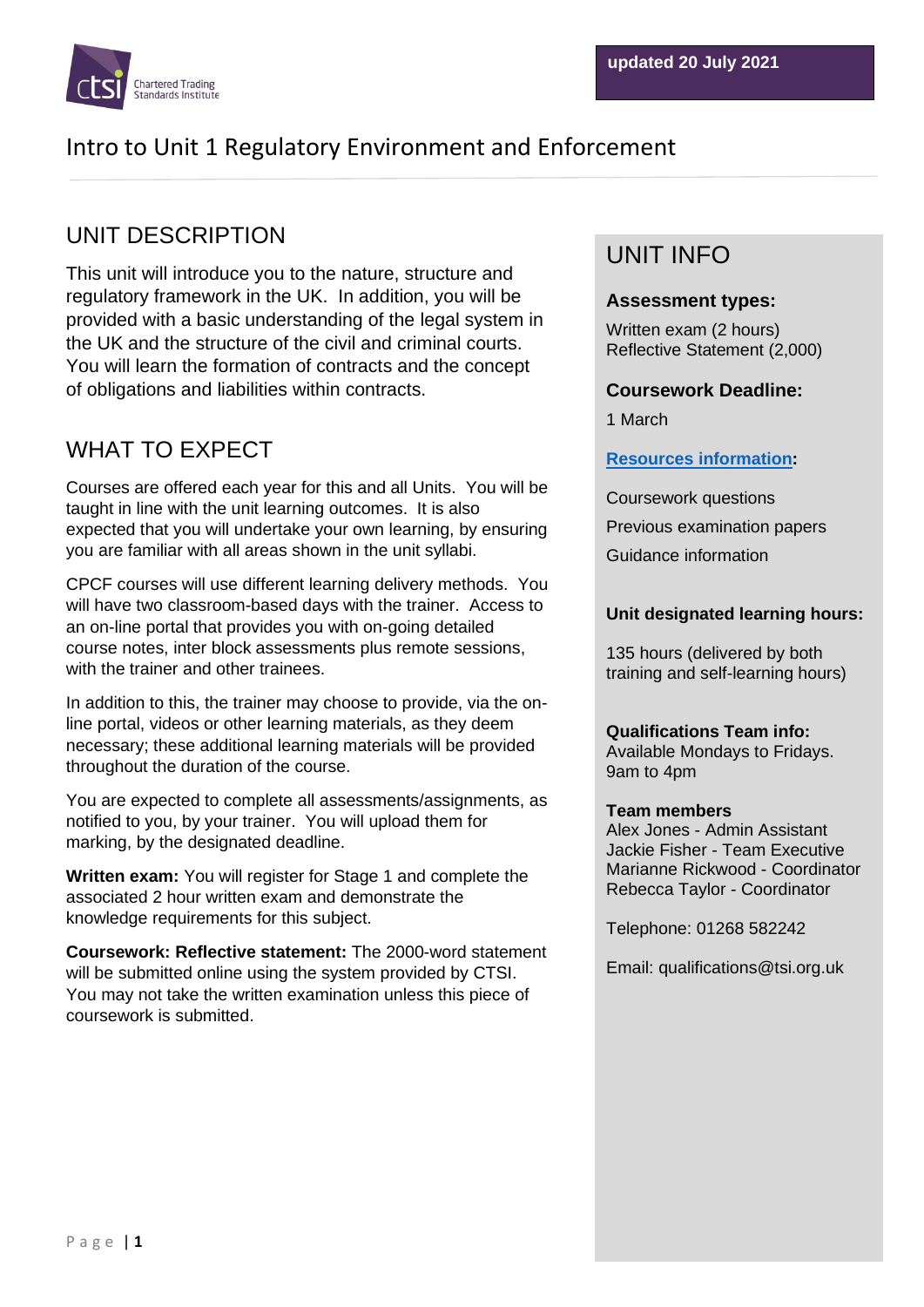

## CLASSIFICATION OF MARKS

All examinations are marked out of 100% and with a pass mark of 40%.

On passing an examination/coursework you will be graded with the following classifications: Distinction, Merit and Pass.

All effort should be made to gain the highest mark possible throughout the examining process.

## CPCF REGULATIONS AND POLICIES

All forms of assessment fall within strict regulations and you must ensure you understand and adhere to all regulation requirements.

The regulations that cover all aspects of the CPCF qualifications can be found on our website:

<https://www.tradingstandards.uk/practitioners/training-development/qualifications-resources#stage1info>

Please ensure you are familiar with all aspects within the regulations, taking particular notice of any area relating to examinations, coursework and deadlines.

CTSI will publish announcements surrounding the CPCF qualification from time to time. These are found here:

[https://www.tradingstandards.uk/practitioners/training-development/qualifications](https://www.tradingstandards.uk/practitioners/training-development/qualifications-resources#announcementsupdates)[resources#announcementsupdates](https://www.tradingstandards.uk/practitioners/training-development/qualifications-resources#announcementsupdates)

It is important that you are aware of any notifications provided by CTSI throughout the year to ensure you are meeting any/all requirements that the Executive or the Qualifications and Awards Board have put out.

## GOVERNANCE

For more detailed information on the governance of the CPCF, you will find this within the regulations. Below outlines the governance structure approved by CTSI Council.



| <b>Classification</b> | Marks   |
|-----------------------|---------|
| Distinction           | 70-100% |
| Merit                 | 60-69%  |
| Pass                  | 40-59%  |
| Fails                 | 0-39%   |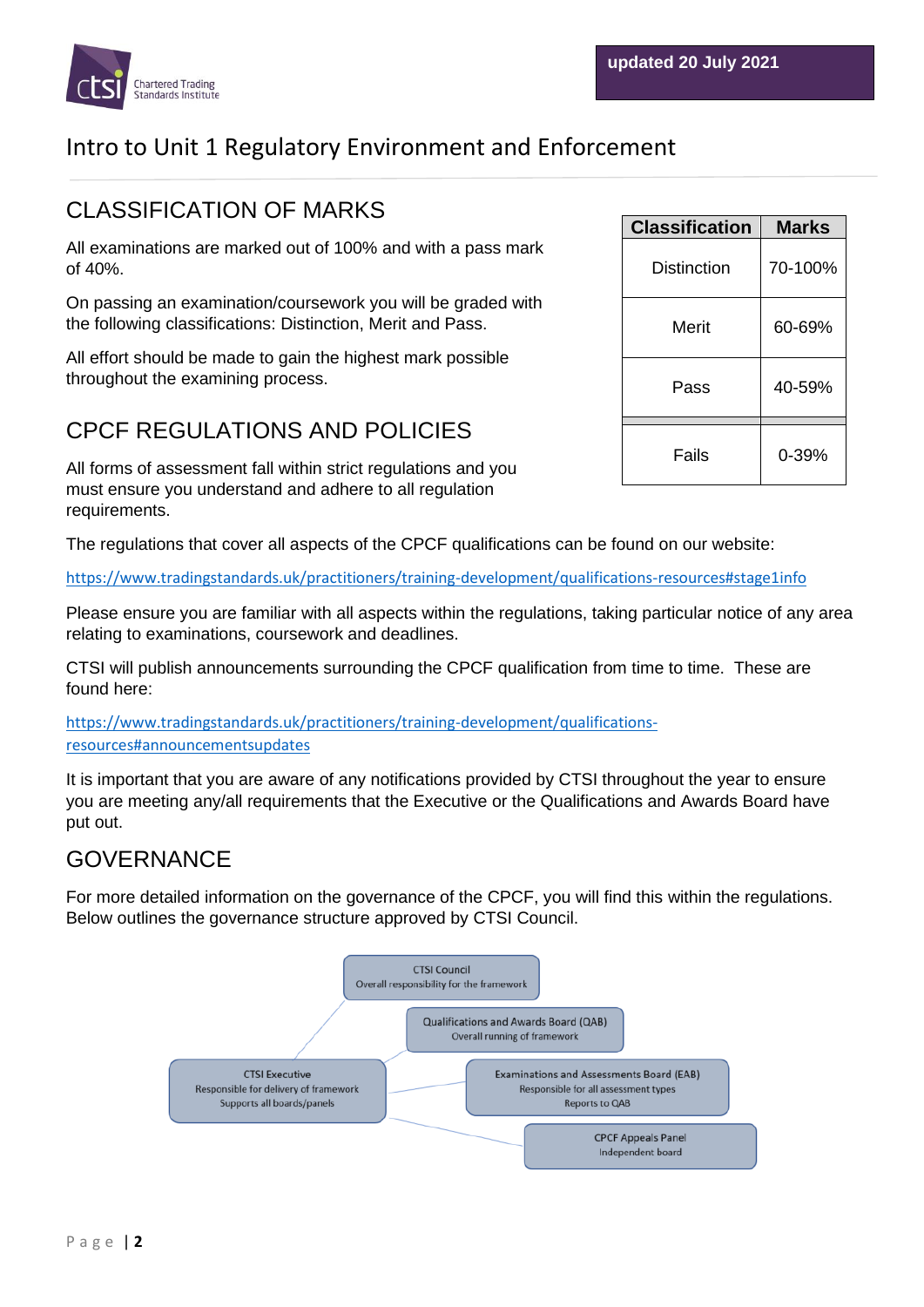

## UNIT SYLLABI

**NOTE**: The legislation outlined in this syllabus is not an exhaustive list. Candidates will be required to answer questions in accordance with this syllabus.

The examiners may expect candidates to show knowledge of legislation which is in place but not in force, i.e. has been enacted and regulations which been made which are not yet in force if they are directly relevant to the subject matter of the examination.

## **Learning Outcomes:**

At the end of this module, the student will be able to:

- Understand the basic elements of a contract and how contracts for goods, services and digital content are formed and the common law and legislative remedies.
- Identify and explain the legal consumer protection framework.
- Explain the UK Court System and its use in the consumer protection environment
- Identify and understand the key UK consumer protection legislation that regulates the fair-trading environment.

### **Indicative areas of study**

The formation of contracts and consumer rights in contracts for goods, digital content and services between consumers and businesses. The legislative environment and the process for seeking legal resolution. The regulatory environment and how it can impact on the running of a business.

The following terms have been used to indicate the level of knowledge required in each element;

**Detailed:** To an in-depth level, and with a fine degree of distinction between the various concepts

**Working:** The ability to apply the areas of knowledge to a trading standards environment

**Basic:** Having an awareness of relevant legislation, organisations and concepts

Assessments will reflect the requisite level of knowledge in each given area of the syllabus.